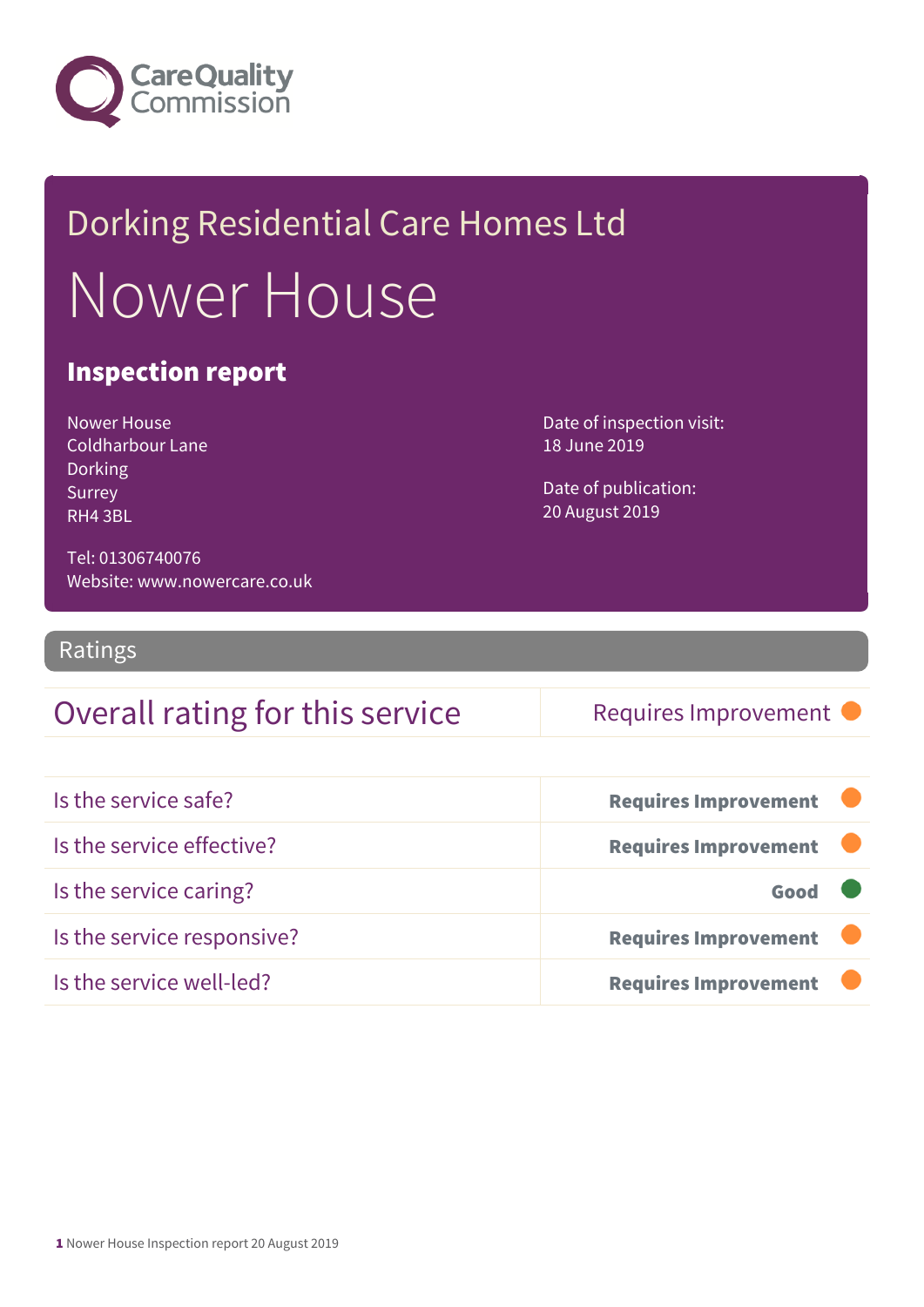### Summary of findings

#### Overall summary

#### About the service;

Nower House is a care home providing accommodation and personal care for up to 50 older people with a wide range of care needs. At the time of our inspection 46 people were using the service. Nower House is one large house which is split into two sections called Woodcote and Newra.

The building is laid out over two floors, with two large lounges and two large dining areas on the ground floor. One smaller lounge, two TV rooms, a conservatory and a lift for people to use.

People's experience of using this service and what we found:

We found there was a lack of risk assessments for people and their ongoing care needs. Nobody had risk assessments in place for things such as requiring a hoist, falls, moving and handling, risks relating to pressure damage and MUST (malnutrition universal screening tool) and other health concerns.

Medicines were not managed and administered safely. We found shortfalls with the processes in place to account for how much medicines were in the home. We also found people had the wrong amount of medicines stored for them and staff were unable to account for these errors. We raised this with the nominated individual who addressed this immediately..

People who were receiving end of life care did not have a person-centred end of life care plan in place. We raised this with the nominated individual and have signposted the service to linking in with local hospices with a view to developing end of life plans with people.

People were not supported to have maximum choice and control of their lives and staff did not support them in the least restrictive way possible and in their best interests; the policies and systems in the service did not support this practice. People did not have decision specific capacity assessments or detailed best interest decisions.

Although several audits existed they had not picked up the errors that we noticed during the inspection with regards to medicines, consent to care and risk assessments.

People told us they felt safe and protected from harm and abuse. Staff were confident about identifying potential abuse and actions they would take if abuse was witnessed or suspected. Staff did know the people they cared for well and were able to demonstrate detailed knowledge of peoples' needs which lowered the risk around people not having risk assessments.

People told us staff were caring. We observed caring interactions between staff and people during our inspection. Although people were not always aware of what a care plan was, they told us they were involved with making decisions about their care. People told us they were treated with dignity and respect. Relatives also told us that they found staff to be caring and kind.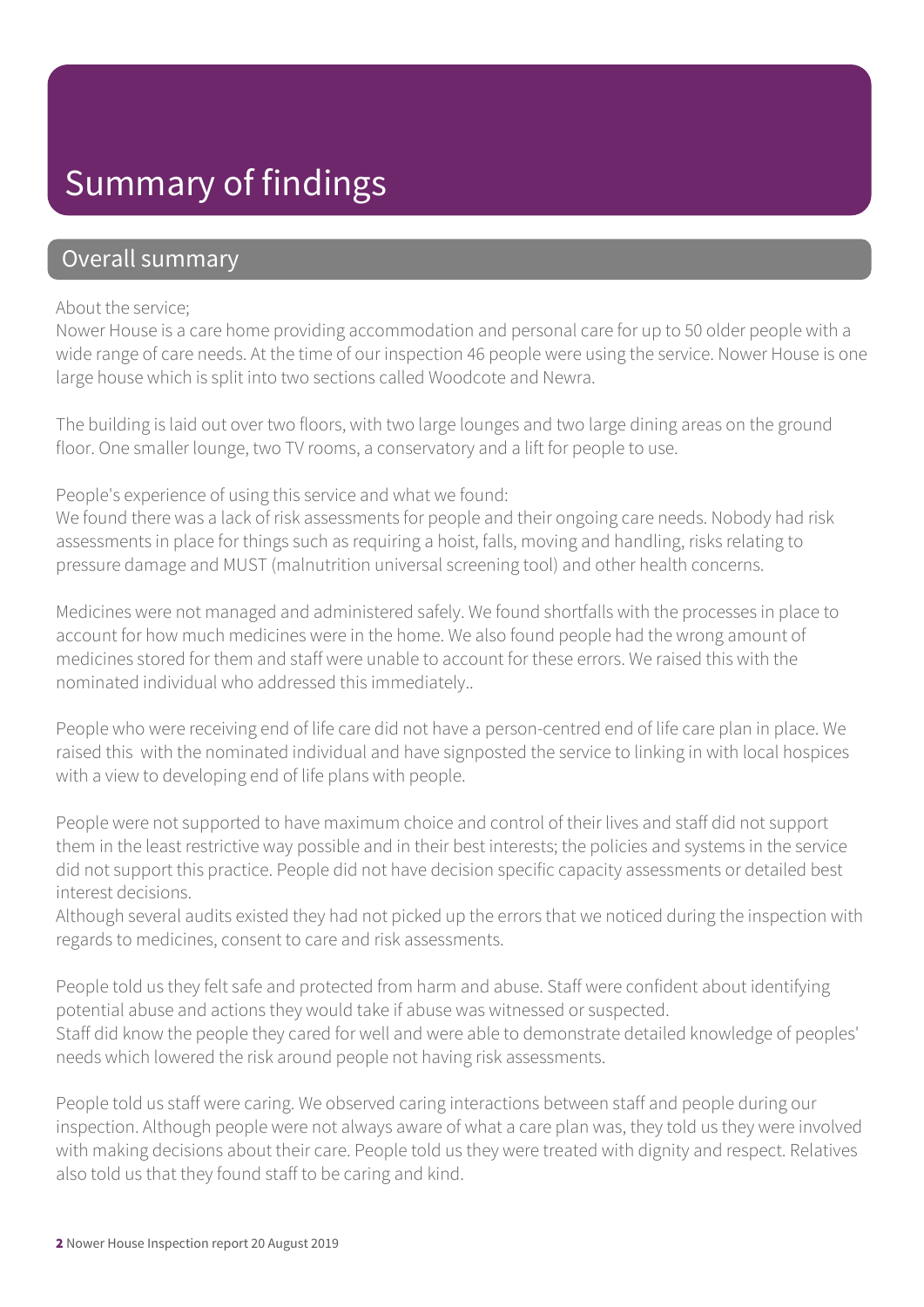People were supported to express their views through residents' forums which were reviewed by the service to identify areas for improvement. We received positive comments from staff about the registered manager. Staff told us they worked together as a team to achieve good outcomes for people.

Staff received training relevant to their roles. People were supported to eat and drink and provided with a variety of food choices at mealtimes. Staff worked well with external healthcare professionals to ensure good outcomes for people. People's needs were met by the home environment. Staff ensured consent was gained before providing care.

For more details, please see the full report which is on the CQC website at www.cqc.org.uk

The last rating for this service was good (published 19th July 2016. There were no previous breaches from the last inspection.

Why we inspected;

We inspected this service in line with our inspection schedule for services currently rated 'Good'.

We have identified breaches in relation to the safe management of medicines, safe care and treatment, need for consent, person centred care and good governance at this inspection.

Please see the action we have told the provider to take at the end of this report.

Follow up:

We will meet with the provider following this report being published to discuss how they will make changes to ensure they improve their rating to at least good. We will work with the local authority to monitor progress. We will return to visit as per our re-inspection programme. If we receive any concerning information we may inspect sooner.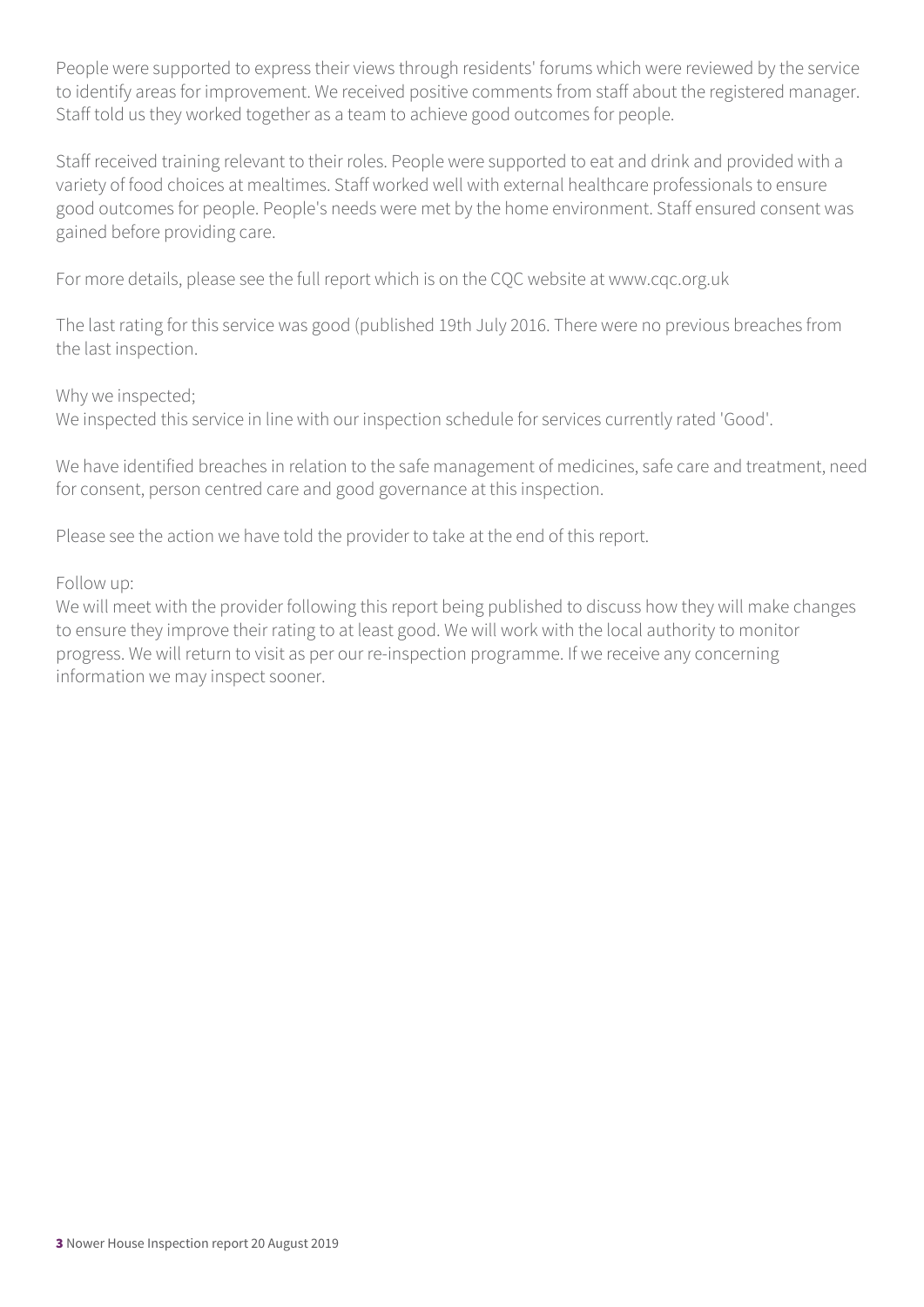#### The five questions we ask about services and what we found

We always ask the following five questions of services.

| Is the service safe?                          | <b>Requires Improvement</b> |
|-----------------------------------------------|-----------------------------|
| The service was not always safe.              |                             |
| Details are in our safe findings below.       |                             |
| Is the service effective?                     | <b>Requires Improvement</b> |
| The service was not always effective.         |                             |
| Details are in our effective findings below.  |                             |
| Is the service caring?                        | Good                        |
| The service was caring.                       |                             |
| Details are in our caring findings below.     |                             |
| Is the service responsive?                    | <b>Requires Improvement</b> |
| The service was not always responsive.        |                             |
| Details are in our responsive findings below. |                             |
| Is the service well-led?                      | <b>Requires Improvement</b> |
| The service was not always well-led.          |                             |
| Details are in our well-led findings below.   |                             |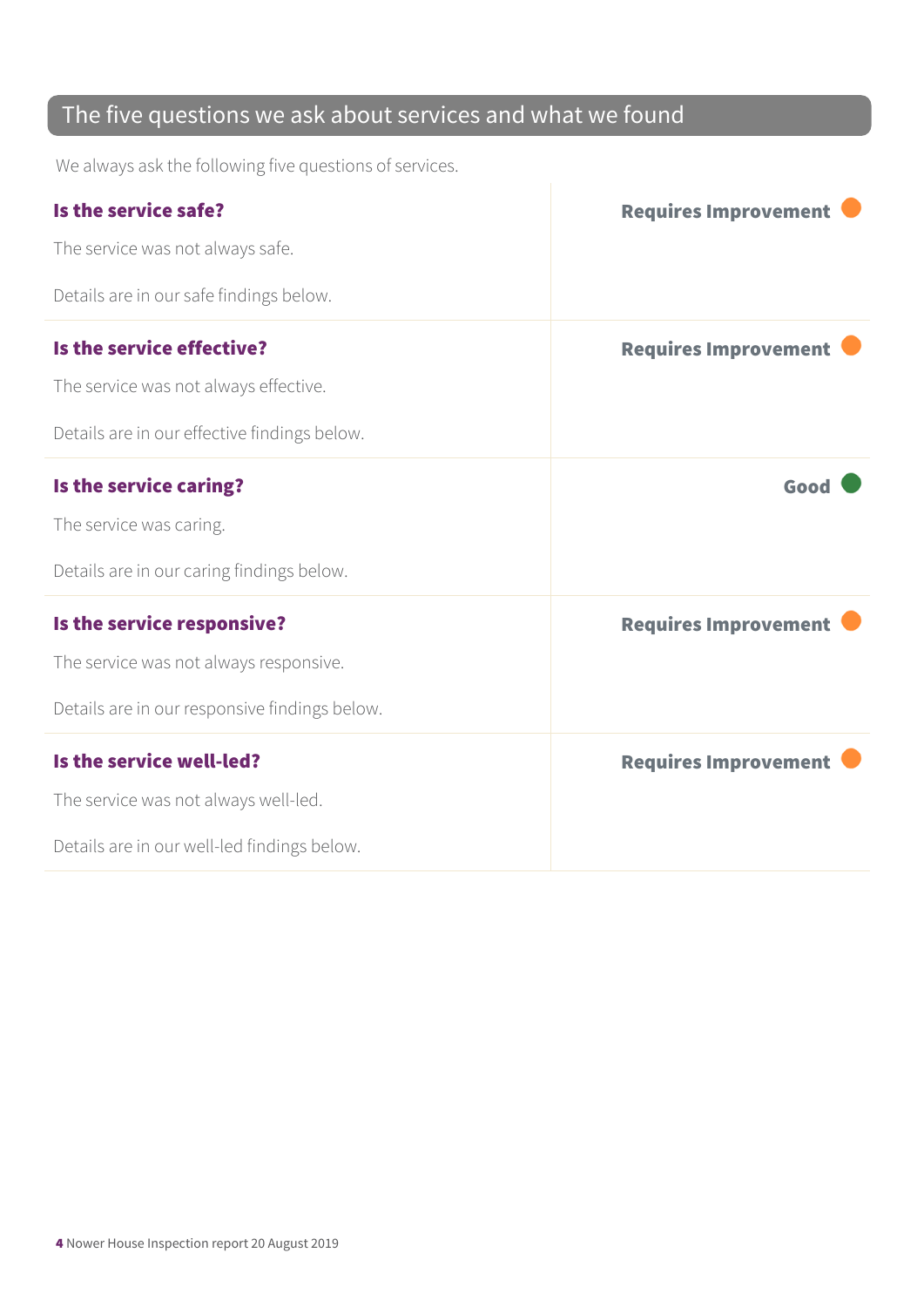

# Nower House

#### Detailed findings

### Background to this inspection

#### The inspection:

We carried out this inspection under Section 60 of the Health and Social Care Act 2008 (the Act) as part of our regulatory functions. This inspection was planned to check whether the provider was meeting the legal requirements and regulations associated with the Act, to look at the overall quality of the service, and to provide a rating for the service under the Care Act 2014.

#### Inspection team:

Three inspectors, and one expert by experience carried out this inspection. An expert by experience is a person who has personal experience of using or caring for someone who uses this type of care service.

#### Service and service type:

Nower House is a care home that is registered to provide accommodation and personal care to a maximum of 50 people. At the time of our inspection, 46 people were living there. The Care Quality Commission regulates both the premises and the care provided, and both were looked at during this inspection. The service had a manager registered with the Care Quality Commission. This means that they and the provider are legally responsible for how the service is run and for the quality and safety of the care provided.

#### Notice of inspection:

This inspection was unannounced and took place on the 18th June 2019.

#### What we did:

We reviewed information we had received about the service since the last inspection. This included details about incidents the provider must notify us about and we sought feedback from the local authority and professionals who work with the service. We assessed the provider information return (PIR), which is information we require providers to send us at least once annually to give some key information about the service, what the service does well and improvements they plan to make. We used all this information to plan our inspection.

During the inspection, we spoke with 11 people who used the service and three relatives to ask about their experience of the care provided. We carried out observations of people receiving support and spoke with the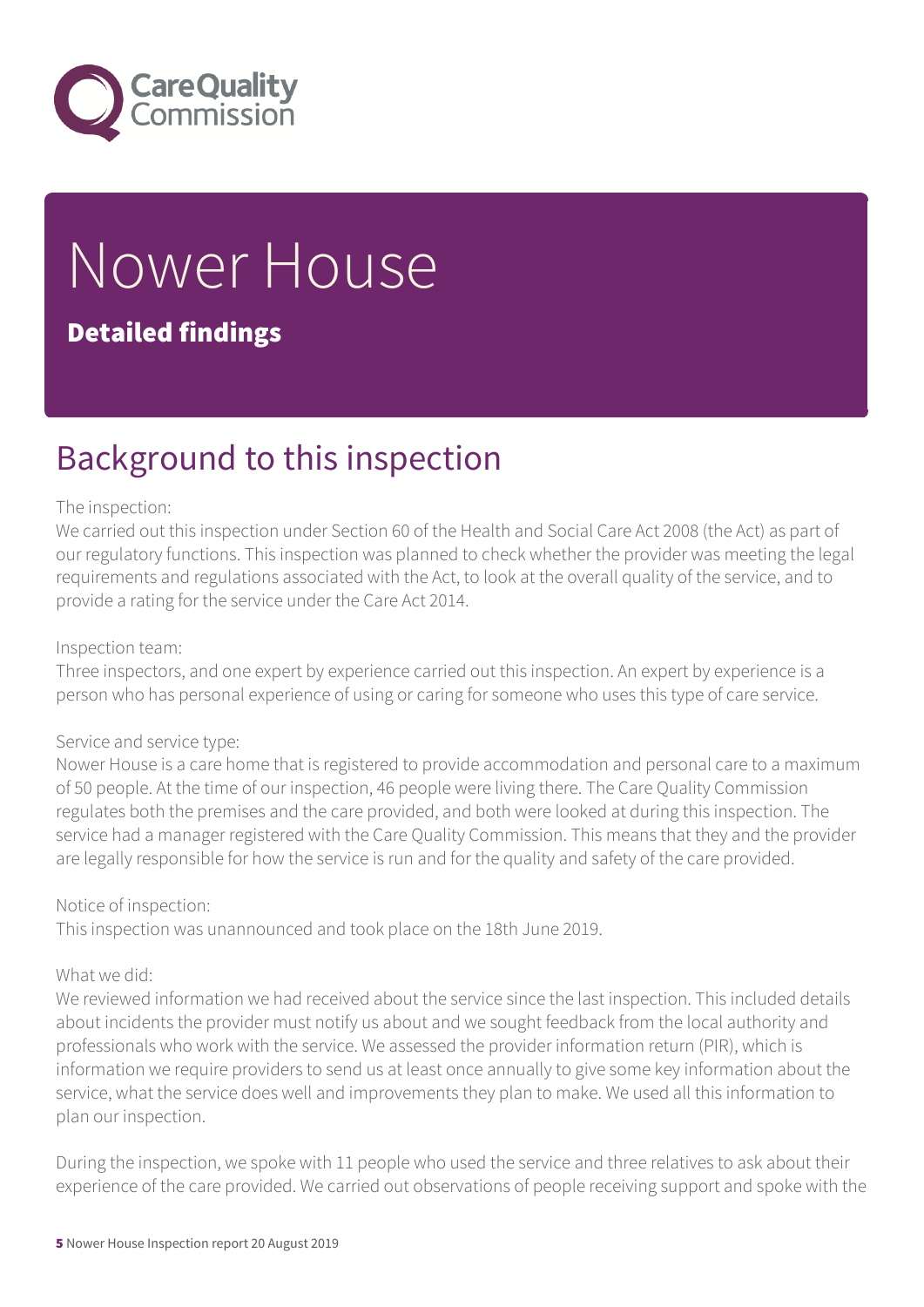nominated individual, compliance manager and seven care, activities and catering staff who worked at the service. At the time of our inspection the registered manager was on leave so we were unable to speak with them on the day. The nominated individual is responsible for supervising the management of the service on behalf of the provider.

We looked at six care records in relation to people who used the service. We reviewed medicine administration records and observed medicines administration. We looked at four staff files as well as records relating to the management of the service, recruitment, policies and systems for monitoring quality.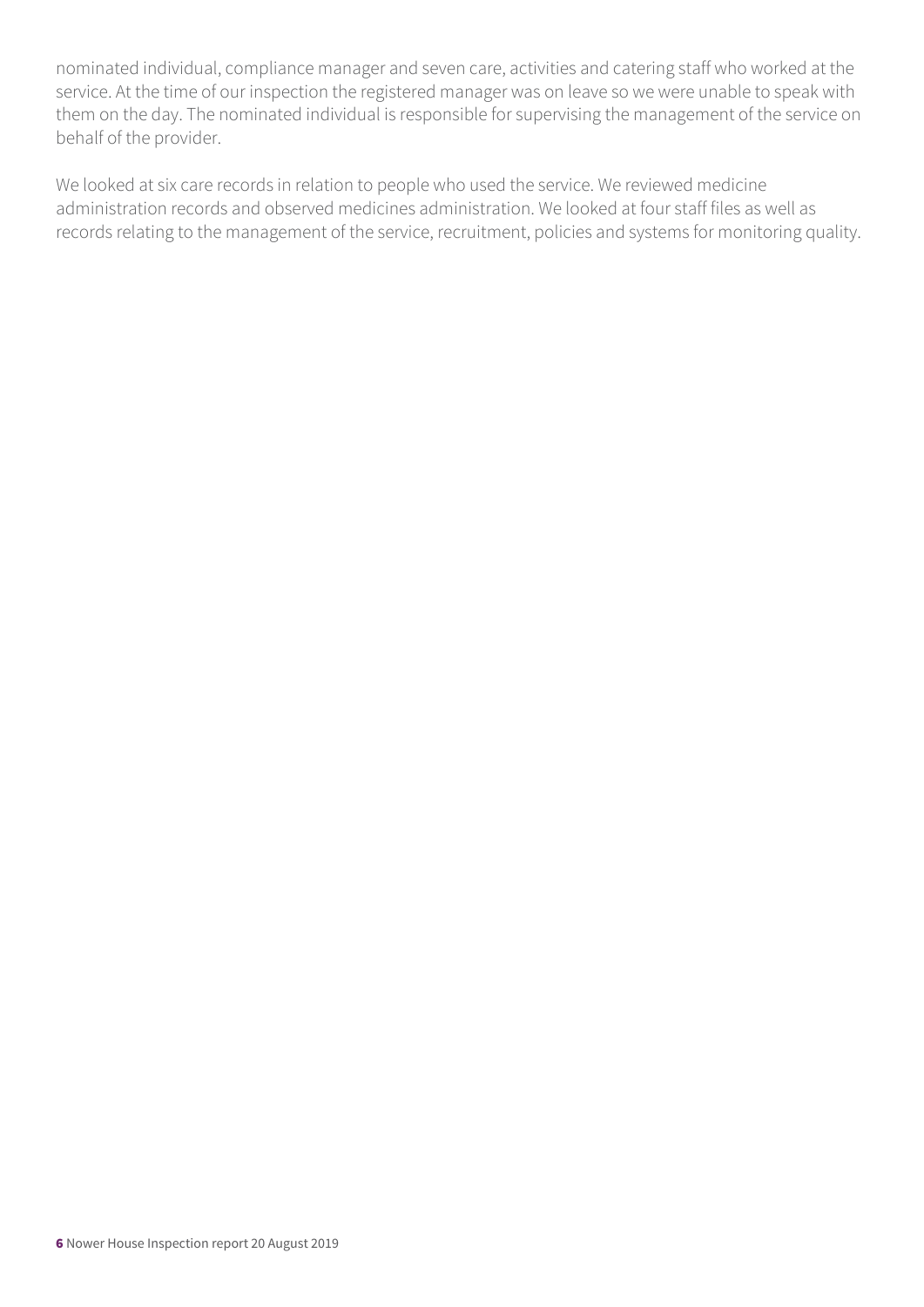### Is the service safe?

### Our findings

Safe – this means we looked for evidence that people were protected from abuse and avoidable harm.

At the last inspection this key question was rated as requires improvement. At this inspection this key question has now remained the same.

This meant some aspects of the service were not always safe and there was limited assurance about safety. There was an increased risk that people could be harmed.

Assessing risk, safety monitoring and management; Using medicines safely

● Risk assessments in relation to people's care were not always carried out. The provider did not ensure staff knew how to deliver care safely and did not specify what was in place to mitigate risks to people. This included risks such as falls, moving and handling, risks relating to pressure damage, MUST (malnutrition universal screening tool) and other health concerns. One person who was identified as at risk of falls in their care plan had no risk assessment in place for falls. The nominated individual told us, the 20 page care plans and massive numbers of individual risk assessments and thousands of sheets of paper that the CQC seem to require now will simply not get read and are therefore totally superfluous. We already complete hundreds of pages of risk assessments which obviously have a serious point.

● Risks to people were not always considered or planned for. People who were cared for in bed had no guidance or risk assessments to inform care staff where to check for pressure areas on people's bodies or where to record the information to show this had been completed. We observed this was a records issue as no one was being treated for a pressure sore.

● Storage of people's medicines was not always managed safely. No stock checks were completed to demonstrate people were taking their medicines in line with their prescriptions. For example one person's medicines record showed 22 tablets were signed in and 20 tablets had been given. There were four left in stock, which meant there were two tablets too many. Another person's medication record showed 18 tablets had been signed in and nine had been administered. There were 10 tablets left, which meant there was one too many. Staff were unable to account for these errors meaning that they could not be sure if people had taken their prescribed medicines.

● Peoples medicine administration records were not always accurately recorded. Where staff had handwritten guidance onto someone's record, this was not always signed and never double-signed as per best practice guidance.

● There were no clear protocols in place for PRN ('as and when') medicines and there was no guidance for staff for when people required it. One person's record indicated they could take their PRN medicine up to four times a day but no guidance in place to assist staff with when to give this or how it should be recorded.

Systems were either not in place or robust enough to demonstrate risk was effectively managed and the failure to manage medicines safely placed people at risk of harm. This was a breach of regulation 12 (Safe Care and Treatment) of the Health and Social Care Act 2008 (Regulated Activities) Regulations 2014.

● Although risk assessments were not completed staff had a good understanding of people's needs within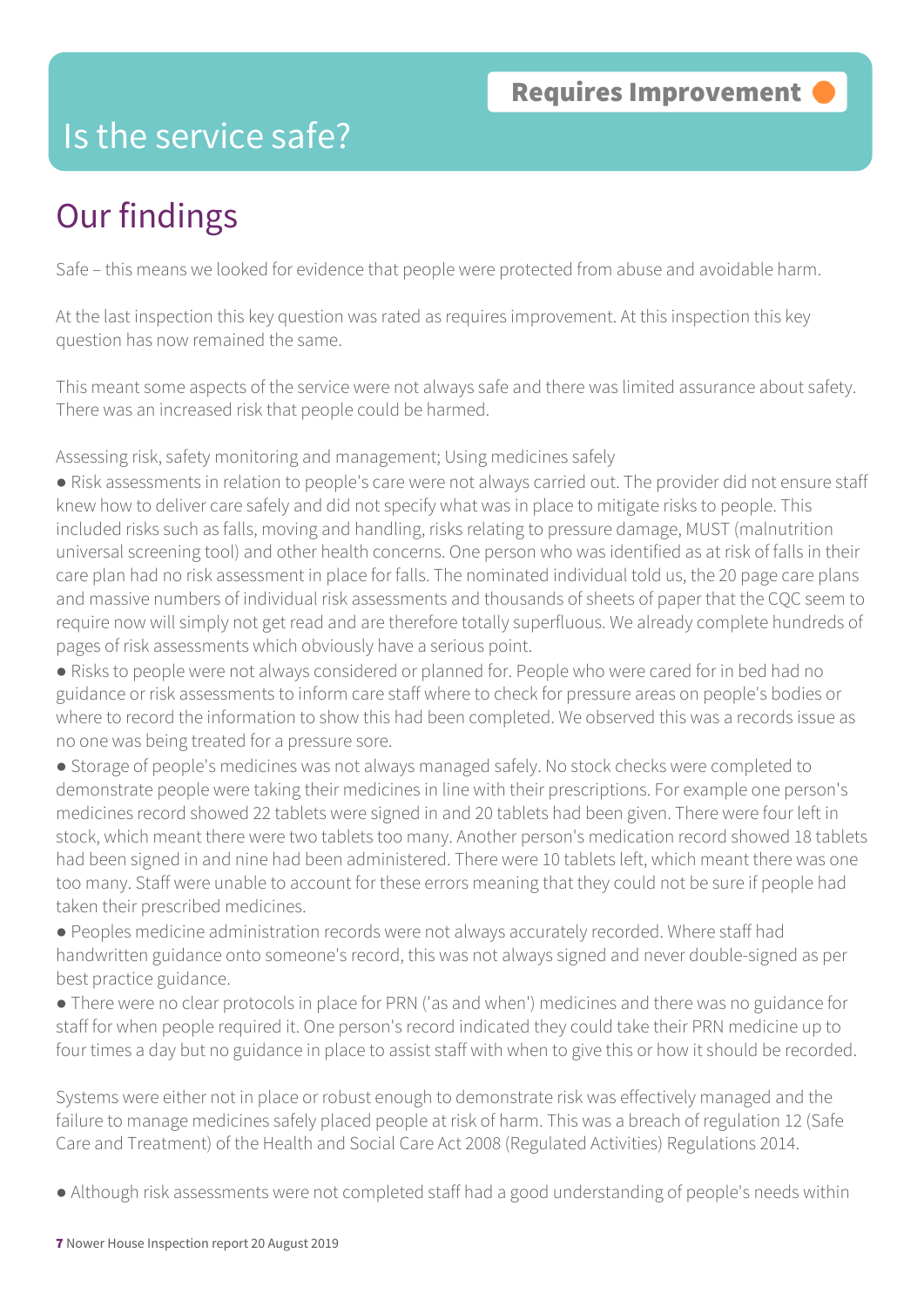the home. This meant people were less at risk as staff were able to respond to them appropriately.

● Environmental risks were considered and monitored. Regular checks were carried out on fire equipment and emergency lighting. Specialist equipment such as mattresses, hoists and wheelchairs were regularly checked to ensure they were working and in good repair. There were dedicated maintenance staff available to carry out works as needed.

● People's individual medicine profile included a recent photograph of them, and information on their GP and any allergies they had.

● Medicines were observed being administered. Time was taken to explain what the medicines were for and people were offered a drink with them. Staff observed discreetly to ensure people had taken their medicines before moving away.

Systems and processes to safeguard people from the risk of abuse

● The provider had safeguarding systems in place and all staff had a good understanding of what to do to make sure people were protected from harm or abuse. One staff member said, "I'd always talk to them and ask if they were okay anyway. If I thought something was wrong I'd speak to the duty manager or I could look up the number for safeguarding in the office."

● The service had a safeguarding policy available to people, relatives and staff, which included types of abuse and contact details for reporting abuse. We observed that people and staff knew how to access this.

● Staff understood about whistleblowing procedures and how they could raise concerns.

● People and relatives told us they were happy with the care and felt safe. One person told us, "I feel safe because everything is right. There are enough staff, and they are well trained." A relative said, "The care [relative] has received is good, I'm really happy."

● Staff contacted relatives when any incidents or accidents occurred. One person's relative said, "They keep me informed if there are any issues."

#### Staffing and recruitment

● There were enough staff available to meet people's needs. Staff had time to engage with people. People and relatives also told us there were enough staff. One person said, "I feel very safe because you are looked after so well. The carers are lovely. There are enough staff. They never appear to be harassed. They are marvellous, and get on very well together, which creates a nice atmosphere." Another person said, "There are lots of people to look after me."

● We observed staff were attentive to people's needs. People who wanted to walk around the service could, but staff were available whenever they appeared to need assistance.

● Safe recruitment practices were followed which included references from previous employers, proof of identity and checks through the Disclosure and Barring Service (DBS). DBS checks help employers to make robust decisions about staff they recruit.

#### Preventing and controlling infection

● The prevention and control of infection was well managed. One person told us, "It's spotless, the cleaning staff really do work hard to make sure everything is nice and tidy." One member of staff told us, "We have protective clothing, gloves, and aprons available." We observed staff using gloves and aprons when delivering personal care to people.

• Staff had training in infection control and knew how to control and prevent the spread of infection, including the cleaning of the home and how to prevent cross contamination.

#### Learning lessons when things go wrong

● Management were keen to develop and learn from feedback. The nominated individual told us they hold regular provider committee meetings which was an opportunity to discuss any concerns, feedback and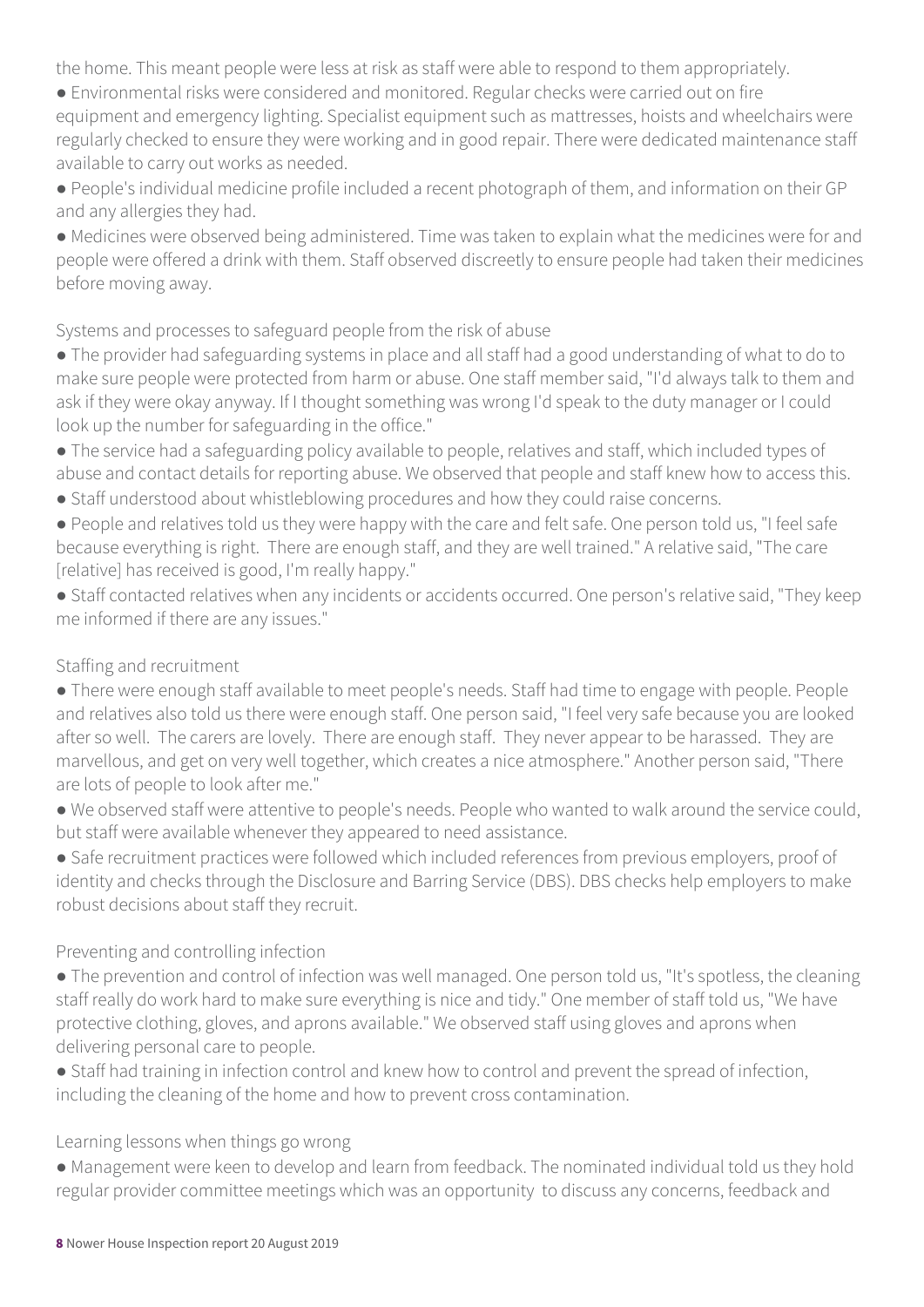improvements. They also hold an annual general meeting which looked at all aspects of how the service is provided. This enabled the provider to be able to discuss the future vision of the service and how to take things forward and continually improve care for people.

● Accidents and incidents were reviewed, and action was taken to minimise the risk of a similar incident happening again. An analysis of falls had taken place, including by location, time of day and by person to look for any trends. The result of this for one person with a high level of falls was referred to a GP and they were diagnosed with a UTI which was treated and the falls stopped. The service also used sensor matts for people who had been identified as a falls risk.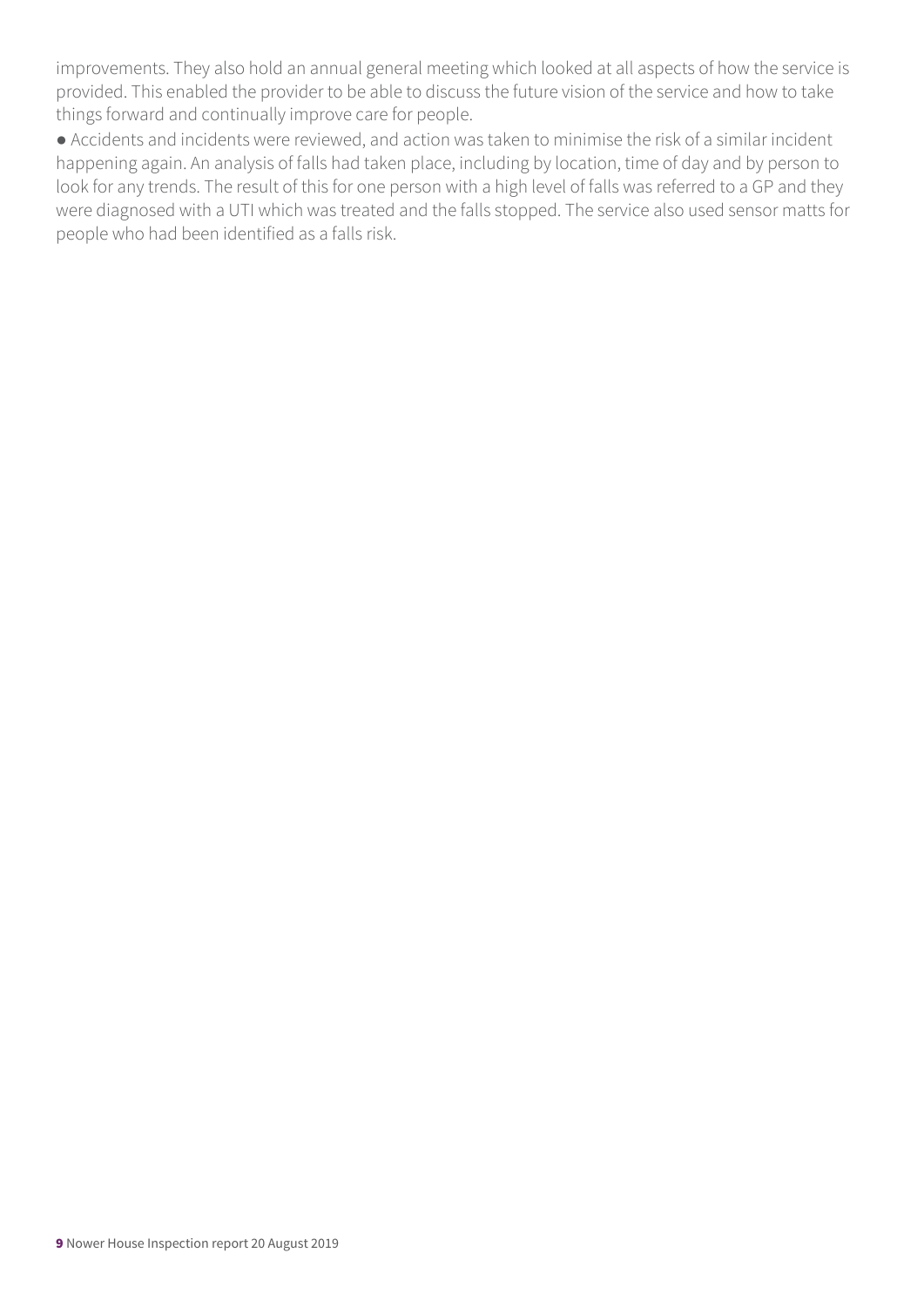### Is the service effective?

### Our findings

Effective – this means we looked for evidence that people's care, treatment and support achieved good outcomes and promoted a good quality of life, based on best available evidence.

At the last inspection this key question was rated as good. At this inspection this key question has now deteriorated to requires improvement.

This meant the effectiveness of people's care, treatment and support did not always achieve good outcomes or was inconsistent.

Ensuring consent to care and treatment in line with law and guidance:

The Mental Capacity Act 2005 (MCA) provides a legal framework for making particular decisions on behalf of people who may lack the mental capacity to do so for themselves. The Act requires that, as far as possible, people make their own decisions and are helped to do so when needed. When they lack mental capacity to take particular decisions, any made on their behalf must be in their best interests and as least restrictive as possible.

People can only be deprived of their liberty to receive care and treatment when this is in their best interests and legally authorised under the MCA. In care homes this is usually through MCA application procedures called the Deprivation of Liberty Safeguards (DoLS).

We checked whether the service was working within the principles of the MCA and whether any conditions on authorisations to deprive a person of their liberty had the appropriate legal authority and were being met.

● Peoples legal rights were not always protected and the principles of the MCA were not always followed. The nominated individual told us that the MCA and DoLS did not apply to anyone at Nower House. However, staff told us about two people who they felt were living with dementia and lacked capacity to make day to day decisions. One staff member told us, "(This person) struggles to communicate, it's very difficult. We know what she likes from when she first came here. Things like what food she enjoys and how she likes her tea."

● Capacity assessments were not always decision-specific or kept updated. Two people who lacked capacity to make day to day decisions had a capacity assessment which covered eating and drinking, health, medicines, wandering and personal care in one assessment rather than separate ones. This is not in line with the MCA. The capacity assessment did not contain detail on how these decisions were reached. It didn't cover peoples continued consent to their care and the need for continuous supervision. As a result people did not have up to date decision specific capacity assessments based on their current needs.

●No DoLS applications had been submitted where people lacked capacity to consent to their care and be subject to constant supervision. The nominated individual told us if people did require a DoLS then they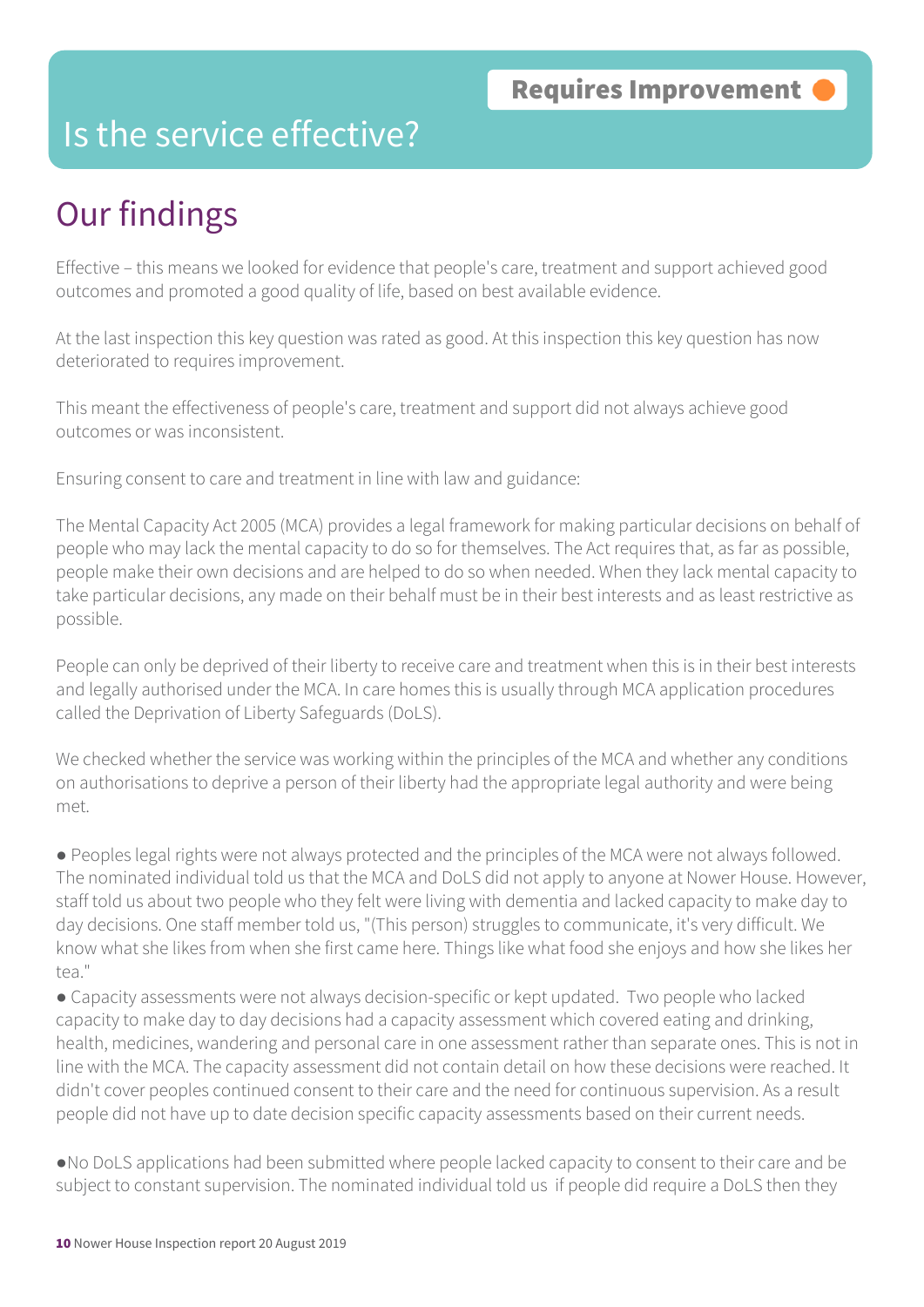would have to move as this service was not designed to accommodate these needs.

Failure to complete decision capacity assessments was a breach of regulation 11 (Need For Consent) of the Health and Social Care Act 2008 (Regulated Activities) Regulations 2014.

Supporting people to eat and drink enough to maintain a balanced diet

● People praised the food and told us it was very good. One person said, "They're very good about it. They do me all sorts of different things.". Another person told us, "They always make sure you are okay. And I love the food."

● People received a healthy balanced diet which met their needs and took into consideration their preferences and any special dietary needs.

●The chef showed us a six-week menu was available to people. The menu catered for peoples' tastes and choices and included vegetarian options.

● The nominated individual told us they prepared fresh food every day. We observed that on the day of our inspection people were provided with freshly cooked food.

● We observed people being offered drinks throughout the day. People could choose to make their own drinks or be supported in doing so.

Assessing people's needs and choices; delivering care in line with standards, guidance and the law

● People's needs were assessed before they moved into the home to ensure their needs could be met. The provider had completed an assessment for people whilst also including the family or someone that knew the person well to ensure all of their needs were discussed.

● People's outcomes were good. For example, one family member told us about how their relative had improved since arriving at the home. They said their family member had gained weight and was much happier and was more confident at the home.

Staff support: induction, training, skills and experience

- Staff were up to date with their training. A staff member told us. "If I ever feel like I need more training in anything I will just ask, and the management will book it."
- Staff had completed training in areas relevant to people's individual needs such as dementia, hydration, respiration, continence, falls and sepsis to provide the care they required.
- The provider had ensured staff received external training in safeguarding adults, fire safety, health and safety, malnutrition, challenging behaviour and moving and handling.
- Staff were required to complete an induction. Each member of staff had their own induction file which they all signed up to and worked through. Progress was monitored by senior team leaders and the management.
- ●Staff told us they felt part of a good team and were supported by the provider. Staff had regular supervision and we saw evidence of this in their staff files.

Staff working with other agencies to provide consistent, effective, timely care; Supporting people to live healthier lives, access healthcare services and support

● Health and social care professionals were arranged when needed to support people. This included GPs, dieticians, district nurses, podiatry and hospital appointments. One staff member told us, "Families would usually support people to appointments but if they weren't available then [registered manager] or [compliance manager] would often go with people." One person told us, "They do understand me. I do not need that much help, but if I ask, it is always there. They also make sure I keep active which is good. If I need a doctor, the carers fix it quickly."

● Records were maintained of all healthcare visits and contacts. The files we looked at included records of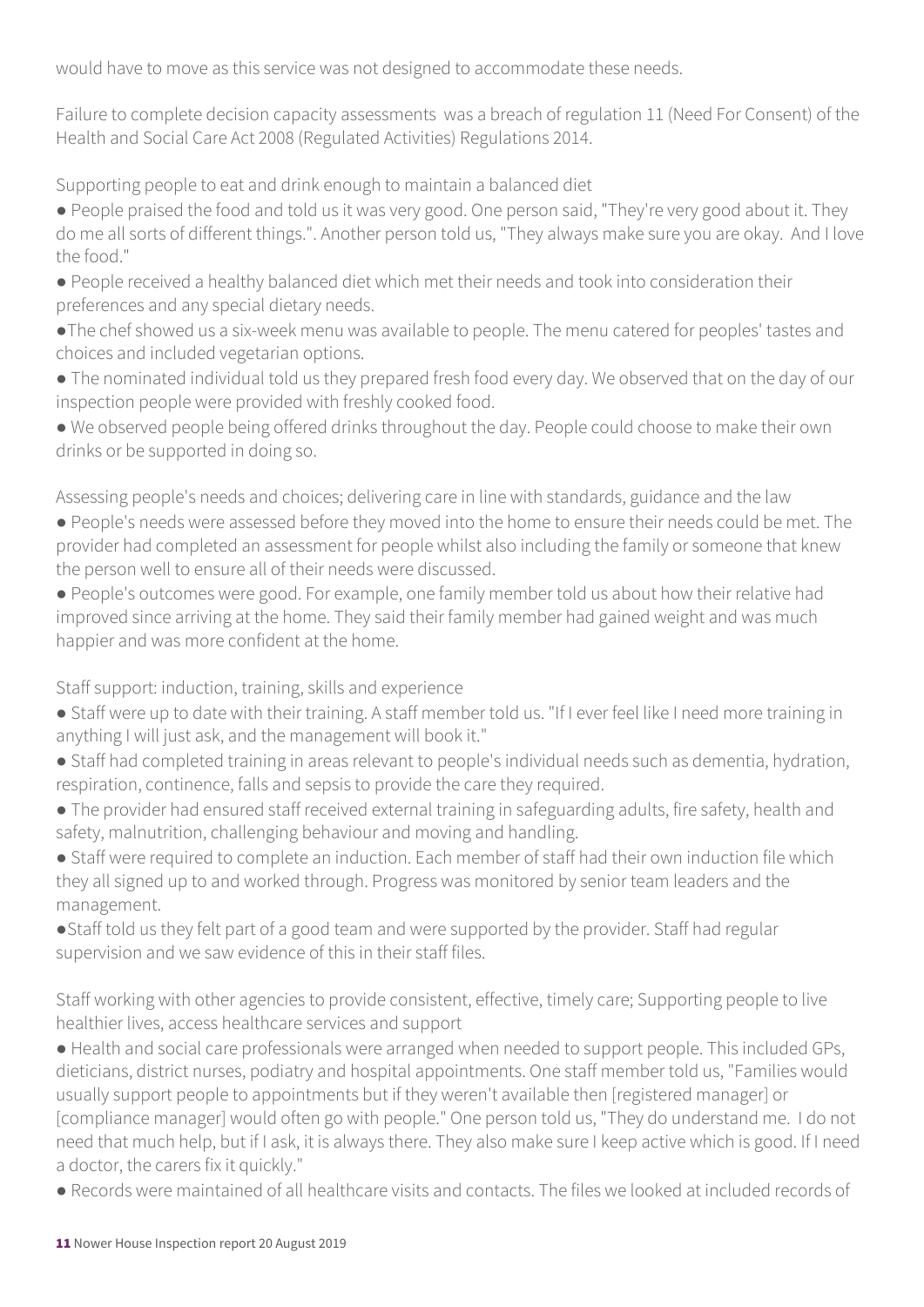visits and contacts with district nurses, speech and language therapists and GPs.

● People and relatives felt their needs were met. One person told us, "They understand my needs well. They are very good. They look after me well. They get me up in the morning, but otherwise respect my independence." A relative told us, "They definitely understand her needs. They know she is very mobile but monitor where she is going. I think that the doctor visits frequently.

Adapting service, design, decoration to meet people's needs

● People lived in an environment that met their needs. People had access to spacious communal areas with comfortable seating and well-maintained furniture. There was enough communal space for people to either gather together to chat or to have some time and space on their own if they wished.

● People's rooms were personalised and filled with items which were important to them.

● People had access to an outside are with a well-maintained garden. We observed that people used to garden area on the day of our inspection.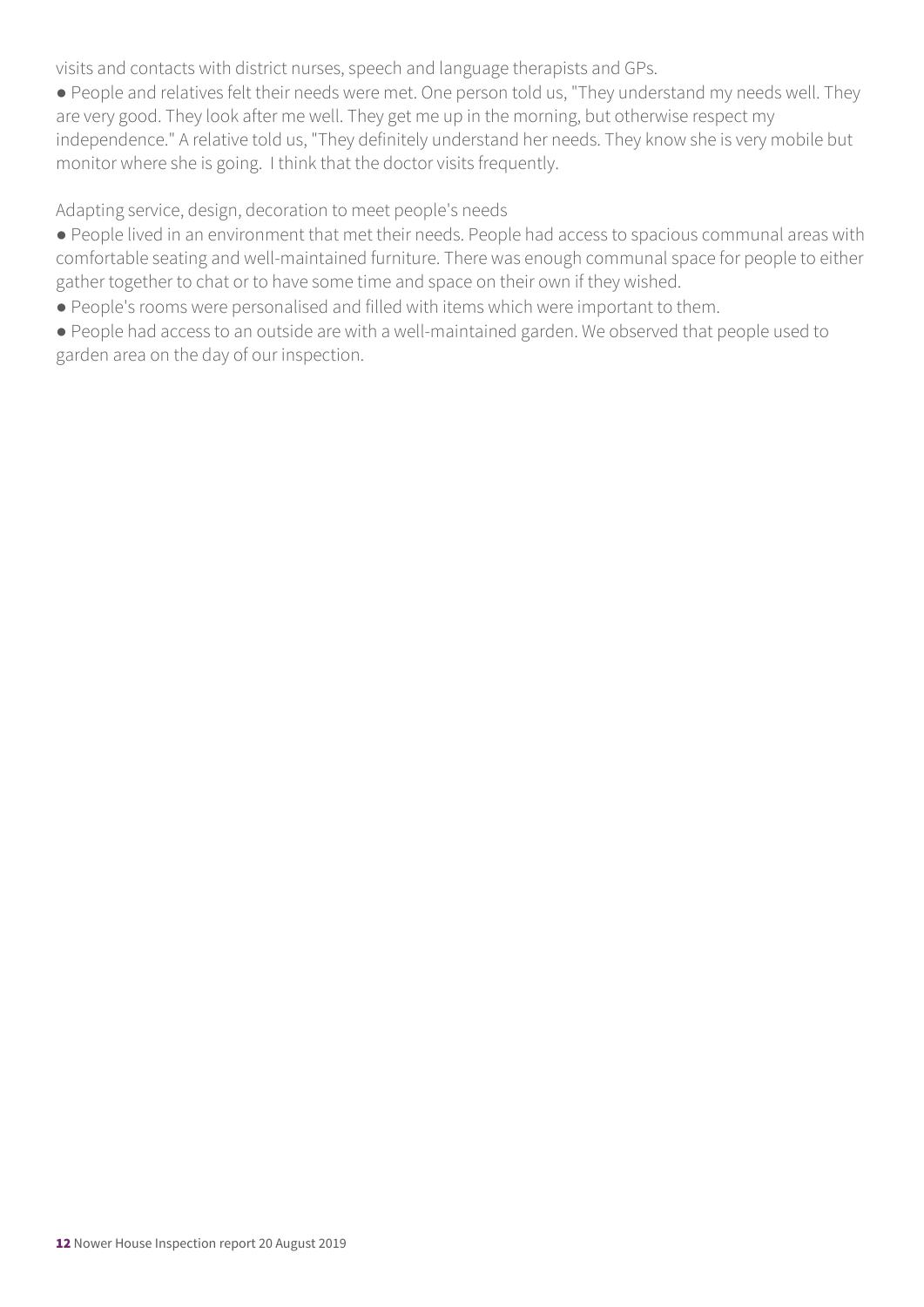### Is the service caring?

### Our findings

Caring – this means we looked for evidence that the service involved people and treated them with compassion, kindness, dignity and respect.

At the last inspection this key question was rated as good. At this inspection this key question has now remained the same.

This meant people were supported and treated with dignity and respect; and involved as partners in their care.

Supporting people to express their views and be involved in making decisions about their care

- People we spoke with said they made decisions about their day to day care and had the support they needed. One person said, "You can do whatever you want to." Another person told us, "I do whatever I want to do. I can't do as much as I used to but it's up to me." We saw people were supported to make their own choices.
- In care plans we reviewed it was not evident if people had been involved in creating their plans. We received mixed feedback from people about their care plans. One person said, "I have a care plan, I'm always involved with my care". A relative said, "There is a care plan in place. I am not sure how often it is reviewed. But I have never had any concerns. It's all very good."
- Relatives we spoke with told us they felt involved in the care of their family member and were kept included and updated by staff and the management team.

Ensuring people are well treated and supported; respecting equality and diversity

- People told us staff who supported them were caring. One person told us, "They [staff] are very kind and caring. I cannot think of anything that is wrong." One member of staff said, "I love my job, the residents are always so happy in this house. Like a happy family. The carers take great care of people, it's a good team."
- We observed kind and caring interactions between people and staff during our inspection. For example, we heard a member of staff say to a resident, "Have you finished, beautiful?" The person smiled back at the member of staff in acknowledgment. We heard another staff member compliment a person on their appearance.
- People felt supported and well treated. One person told us, "I am very happy here. I have a visual disability, and they are always so kind in helping me. They certainly respect me. They always knock before entering my room. They are very good. Very patient. I never like to miss an opportunity to sing their praises."

Respecting and promoting people's privacy, dignity and independence

- Staff treated people with respect and maintained their dignity. We observed that staff offered people choices and respected their decisions. Staff said they always knocked on people's doors before entering and the practice we observed confirmed this.
- People and relatives told us staff treated people with respect and maintained their privacy and dignity. One person told us, "They treat me with dignity. They are very good. We do have good chats about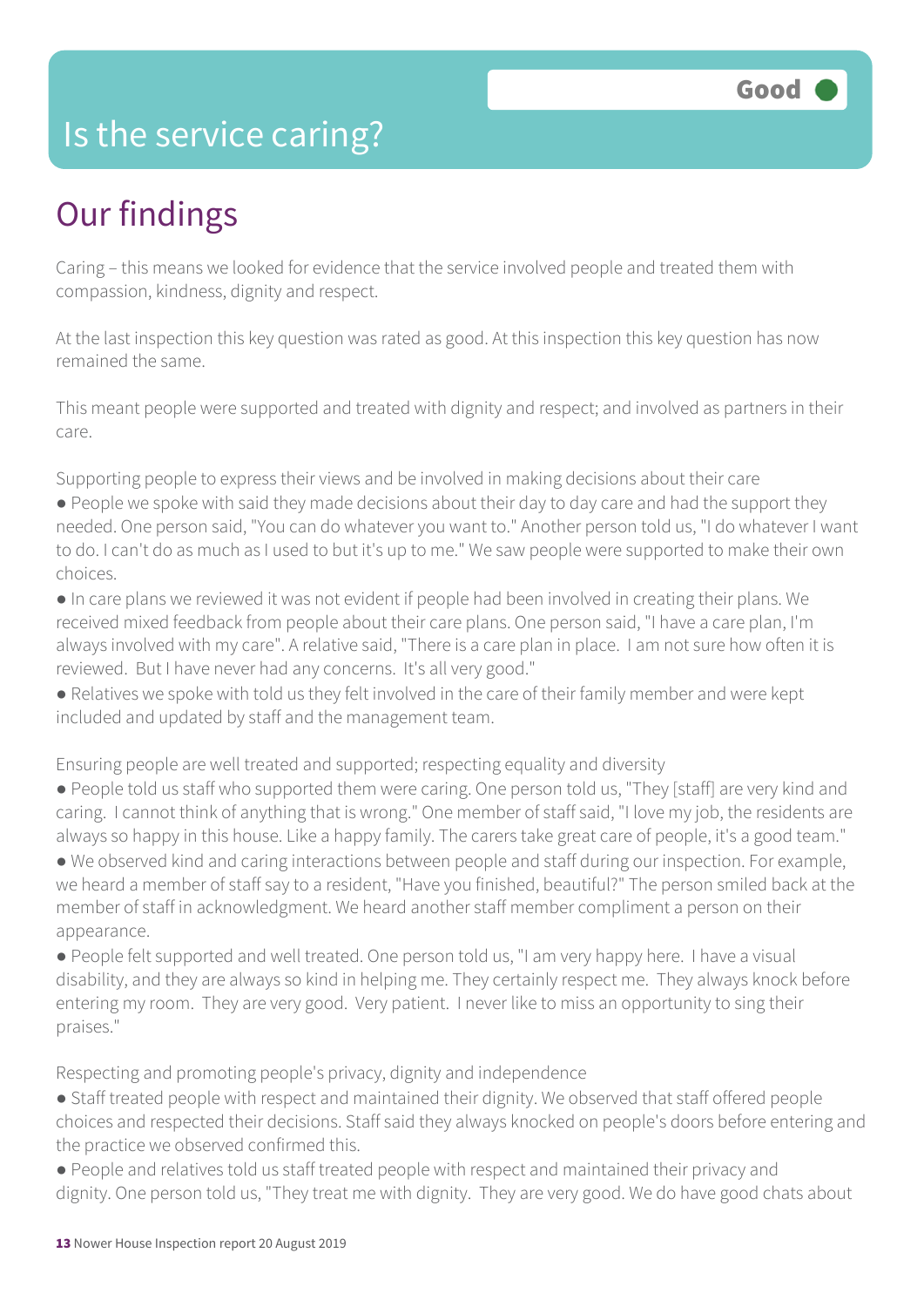all sorts of things. I am very happy. I have never come across any resident who says that they are unhappy." Another person told us, I am undoubtedly treated with dignity and respect. The carers are very polite. They always knock on my door and maintain my privacy. We have a bit of banter." A relative said, "They definitely treat [family member] with dignity and respect. I often see staff having a chat with residents."

● People were encouraged to maintain their independence. One person told us, "Staff are always asking me what I would like to do. Sometimes I want to join in but other times I like to spend time on my own. Staff are always happy to support me with what I choose and I feel like I can keep my independence, which is important to me." A relative told us, "They do encourage her independence which is great." One member of staff said, "Being independent makes people feel more comfortable."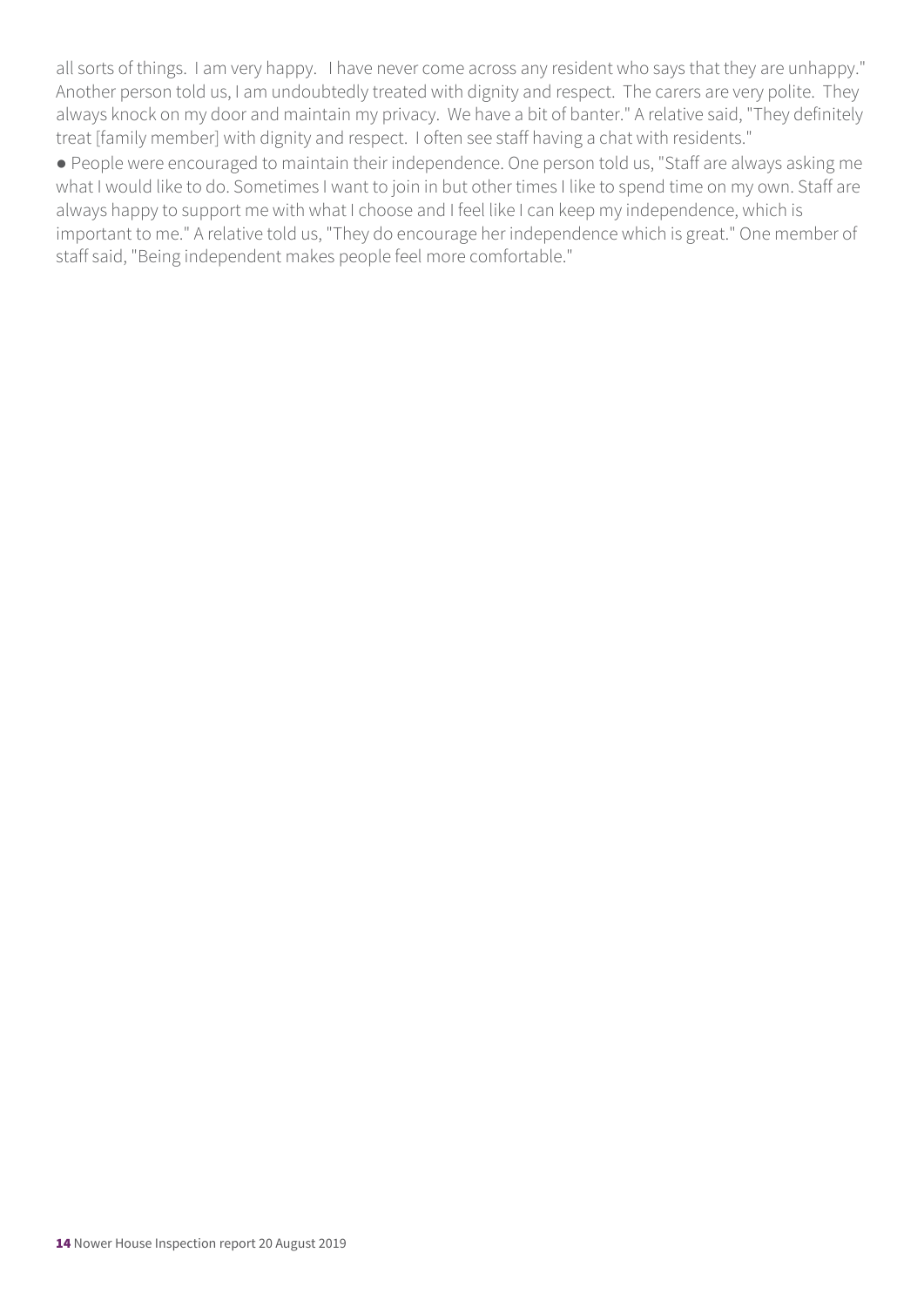### Is the service responsive?

### Our findings

Responsive – this means we looked for evidence that the service met people's needs.

At the last inspection this key question was rated as good. At this inspection this key question has now deteriorated to requires improvement.

This meant people's needs were not always met.

End of life care and support

- The service had not developed their practice in supporting people in relation to their end of life care. Planning ahead for when people may no longer be able to communicate their views regarding end of life wishes is sometimes called 'advance care planning'. This involves thinking and talking about how people choose to be cared for in the final stages of their life.
- People's care plans contained a section for end of life care needs. However, these had not been completed. We found for one person who was receiving end of life care it contained no information on how staff could deliver care to this person during end of life which would consider this persons' thoughts and wishes.
- There was a concern around end of life and diet needs. We observed one person who was on end of life care was not on a food and fluid chart and had not been weighed this year. We raised this with the nominated individual who addressed this immediately.
- Planning personalised care to ensure people have choice and control and to meet their needs and preferences
- People's care records were not always sufficiently detailed, or person centred to ensure staff had clear guidance on how people liked to have their care delivered. This included risk assessment documentation.
- Care records contained information related to people's medical history, personal care, medicines, mobility, nutrition, and communication. However, often these did not contain sufficient detail to make them person-centred.
- Most care records reviewed contained very brief information regarding people's needs, previous lives and interests. For example, one person's care plan gave no personalised information except for next of kin details, they liked tea and had been admitted to hospital from the home following a fall. We discussed this with the nominated individual who told us he was looking to implement a more person-centred approach to care plans. The service sent us a person-centred template that they will be looking to use which focuses on people's likes, dislikes, hobbies, family, life history and what is important to people in their life.
- Despite the poor documentation, our observations were that people received care that met their needs because staff knew peoples' needs well.

Failure to design care with a view to achieving service users' preferences and failure to include end of life care planning was a breach of regulation 9 (Person Centred Care) of the Health and Social Care Act 2008 (Regulated Activities) Regulations 2014.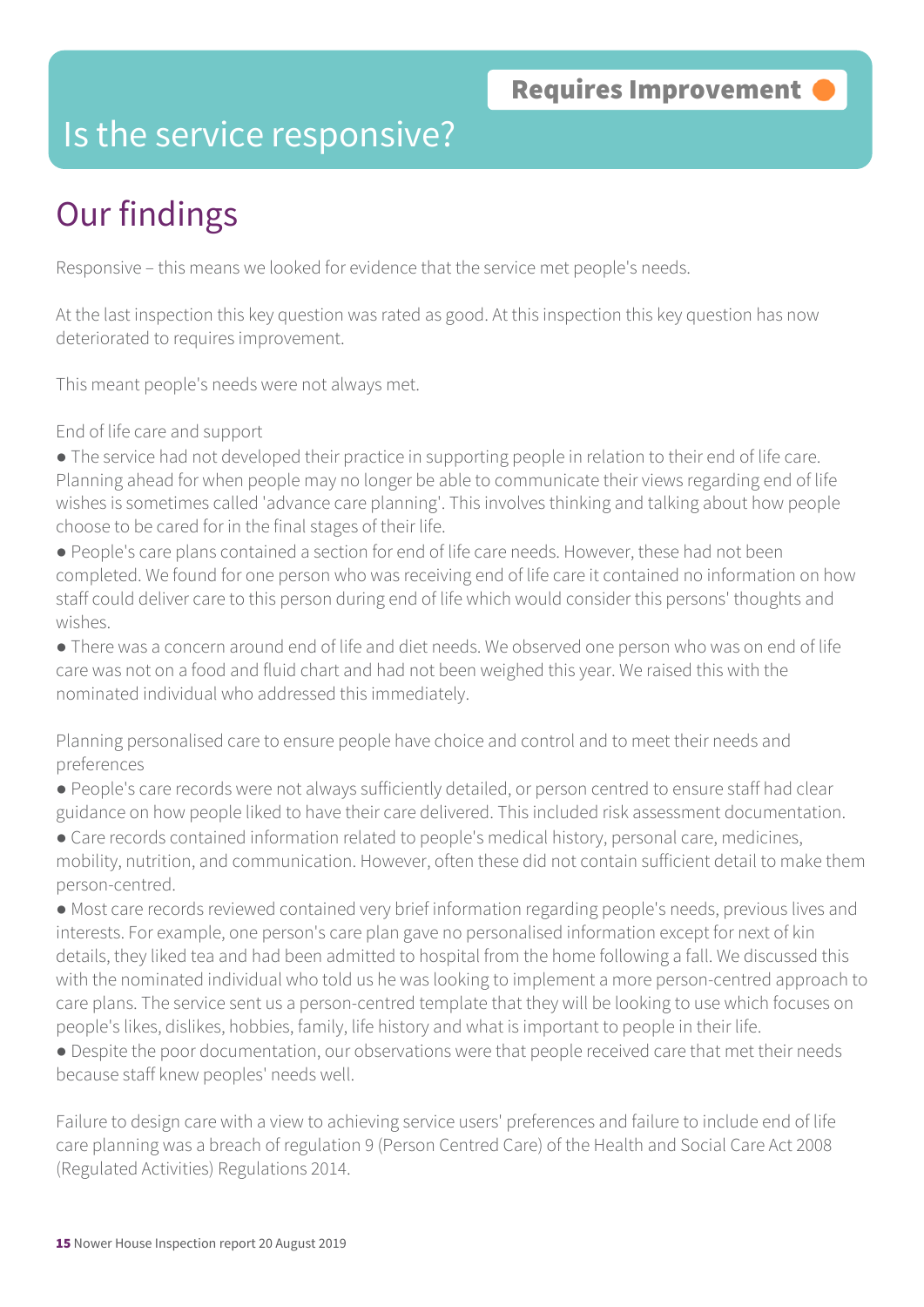#### Meeting people's communication needs

Since 2016 onwards all organisations that provide publicly funded adult social care are legally required to follow the Accessible Information Standard (AIS). The standard was introduced to make sure people are given information in a way they can understand. The standard applies to all people with a disability, impairment or sensory loss and in some circumstances to their carers.

●The provider was aware of their responsibilities under this legislation. They knew how to access translation services should these be required. Information on accessible information was on display in the service to remind people of their rights.

Supporting people to develop and maintain relationships to avoid social isolation; support to follow interests and to take part in activities that are socially and culturally relevant to them

● People were supported to maintain important relationships. Family members we spoke with all told us they could visit when they wished. We observed relatives were visiting people during our inspection. One relative told us, "Staff make me feel very welcome."

● People had access to a variety of different activities seven days a week. The service had an activities board for people to see and this showed weekly trips that had been organised. Trips included a Swingbridge boat trip, St Pauls church afternoon tea, patchwork garden trip, Worthing visit and a garden party. One person said, "I enjoy going out on the trips, it keeps me feeling healthy to be able to still go out and about. Staff are always helpful and kind when they take us out, I couldn't ask for anything more."

● People had access to activities in the home, including boardgames, singalongs, knitting and arts and crafts.

● A member of the activity staff told us, "I work mainly with the activities team and we try our hardest to think of a range of things for people to do to make their life as interesting as possible. It is important for us to have a range of activities to meet everyone's likes and hobbies."

● We observed that the activity staff were motivated when engaging people with activities. One staff member was playing a game with people using a beach ball and encouraging everyone to take part. One staff member said, "I just love making older people's lives better and knowing that they are enjoying it that little bit more by joining in with activities."

Improving care quality in response to complaints or concerns

● The service had a complaints procedure for people and relatives to raise concerns.

● The service had not received any recent complaints. We saw several letters of praise from people, relatives, and professional staff who had visited the service. One person said, "I have never complained. There is a residents' forum, and the manager either follows up, or explains why it cannot be done."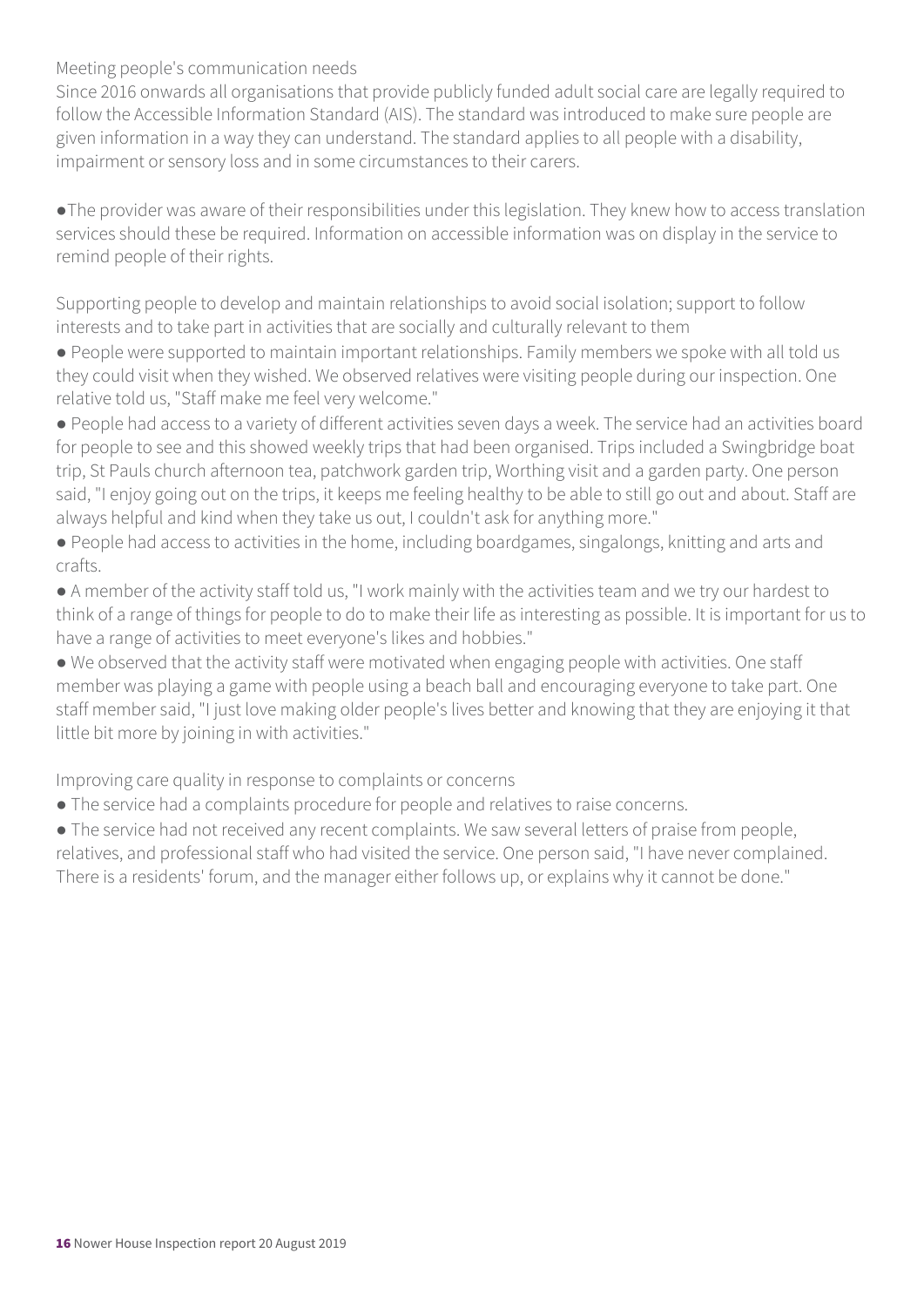### Is the service well-led?

### Our findings

Well-Led – this means we looked for evidence that service leadership, management and governance assured high-quality, person-centred care; supported learning and innovation; and promoted an open, fair culture.

At the last inspection this key question was rated as good. At this inspection this key question has now deteriorated to requires improvement.

This meant the service management and leadership was inconsistent. Leaders and the culture they created did not always support the delivery of high-quality, person-centred care.

Managers and staff being clear about their roles, and understanding quality performance, risks and regulatory requirements

- We found some information held within care plans and risk assessments to be inaccurate or lacking in detail. Care plans did not always reflect a person-centred approach. Audits had not identified the need for risk assessments to be completed as part of everyone's ongoing care. This was supported by the view of the nominated individual who told us they didn't agree with risk assessments.
- Audits that were being used had not always identified areas for improvement. Audits had not identified the issues that we found on the day of inspection or the breaches of regulations in relation to consent, safe care and treatment or person centred-care or medicines.
- Although the service did have audit systems in place they have not been able to show issues had been identified and dealt with. To support this we did not feel the nominated individual was taking on board matters of concern we were raising with them.

The failure to assess, monitor and improve the quality and safety of the service was a breach of regulation 17 (Good Governance) of the Health and Social Care Act 2008 (Regulated Activities) Regulations 2014.

Promoting a positive culture that is person-centred, open, inclusive and empowering, which achieves good outcomes for people

● The culture in the service was welcoming and friendly. Staff showed a good understanding of their individual roles and spoke with each other throughout the day as to what was happening and what needed to be done. One staff member told us, "The shift manager always tells us at the beginning of the shift what they want us to achieve throughout the shift, this is documented in handovers, what has taken place, reasons if certain things didn't happen."

● Staff felt supported by management to carry out their jobs. Staff told us that they felt management listened to them and supported them which created a positive working environment. One staff member told us, "The management respect what I say If I suggest anything. They always say I'm good at my job and are happy with me. I'm proud to say I work here." Another staff member told us, "The manager always reminds us of what is expected of us in a positive way."

How the provider understands and acts on the duty of candour, which is their legal responsibility to be open and honest with people when something goes wrong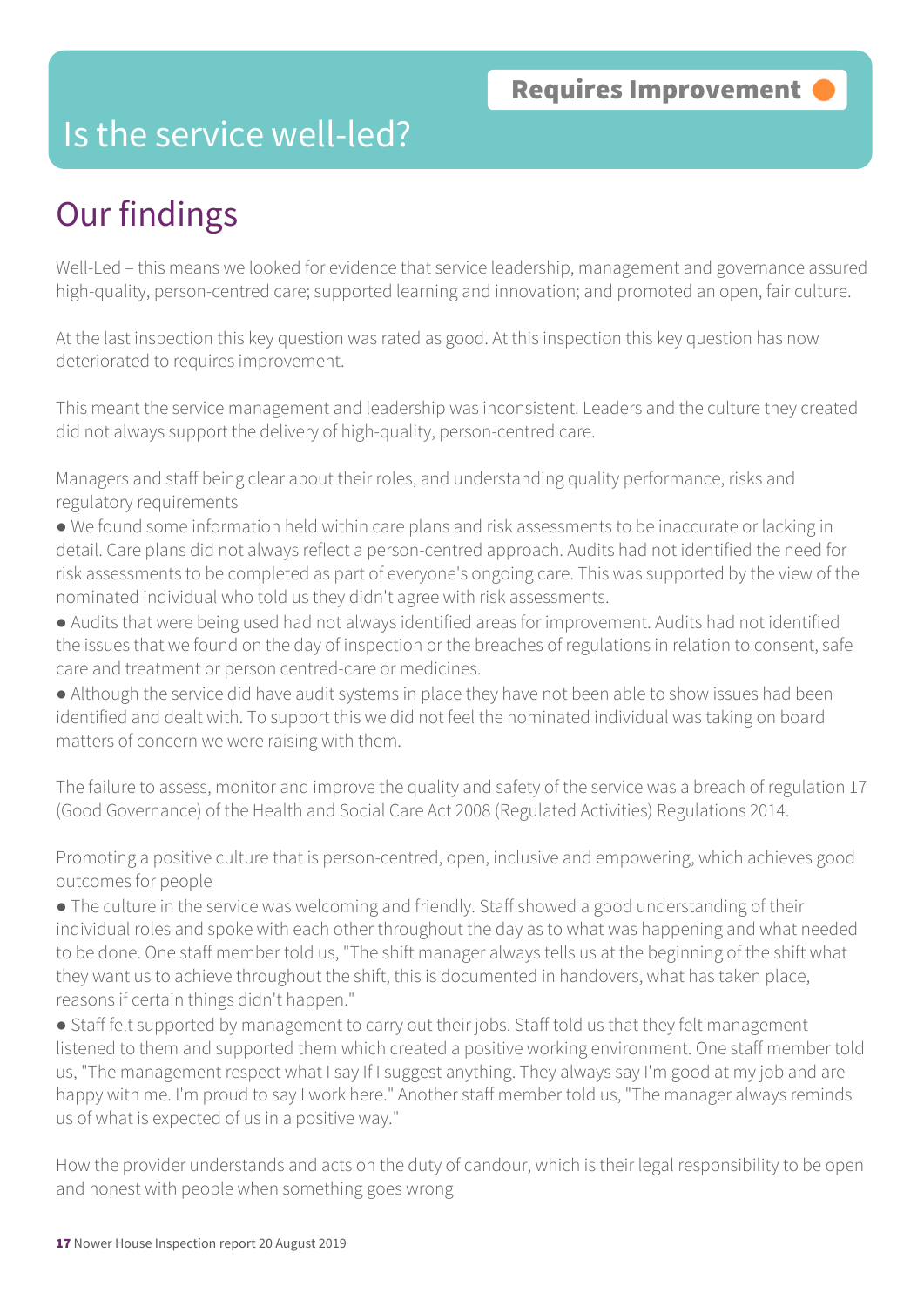● Families were kept updated when things went wrong. Relatives told us that they were updated by the registered manager if there had been an incident or accident. One relative told us, "They kept me updated when [my relative] had to go to hospital, I was happy with everything they did."

● The management was aware of their responsibilities in ensuring that CQC were notified of significant events which had occurred within the service. The nominated individual was aware of their responsibilities under the duty of candour, which is a requirement of providers to be open and transparent if things go wrong with people's care and treatment.

Engaging and involving people using the service, the public and staff, fully considering their equality characteristics

● Staff told us they were listened to and supported. One staff member said, "We don't have full staff meetings but if there's a problem one will be called and seniors meetings will sort out any problems generally,"

● People and relatives were positive about the management. One person told us, "The manager is very well organised and approachable. It is lovely here and I could not live anywhere better." A second person told us, "I think they are well organised. The manager is approachable." A third person told us, "If you ask the manager, it is done." A relative told us, "The manager is friendly. If we have any issues she sorts them out. She takes mum for a walk. Overall, as soon as I walked in, I felt very welcome. It's now a second home for me."

● The activities co-ordinator led monthly residents' forums. These forums gave people an opportunity to discuss any topic they wished. A forum which took place in June 2019 looked at trips, events and residents made suggestions around call bells and decoration which were responded to by the registered manager. One person explained that attending the meetings helped them to understand what was happening in their home.

• Satisfaction forms were completed by people and relatives. Forms showed mostly positive feedback, such as, 'In this stage of my life it's ideal for me', and, 'There's a good working team and environment'.

● People were involved in residents' forums. These forums gave people an opportunity to voice any concerns or comments they may have in relation to their care. The nominated individual told us these forums were planned with support from the activities staff and records were kept of these forums.

Continuous learning and improving care; Working in partnership with others

● The service worked in collaboration with all relevant agencies, including GPs and District nursing teams. The nominated individual was clear about who and how they could access support from should they require this.

● The service worked with local community groups to support peoples' needs and preferences such as local churches and local community facilities.